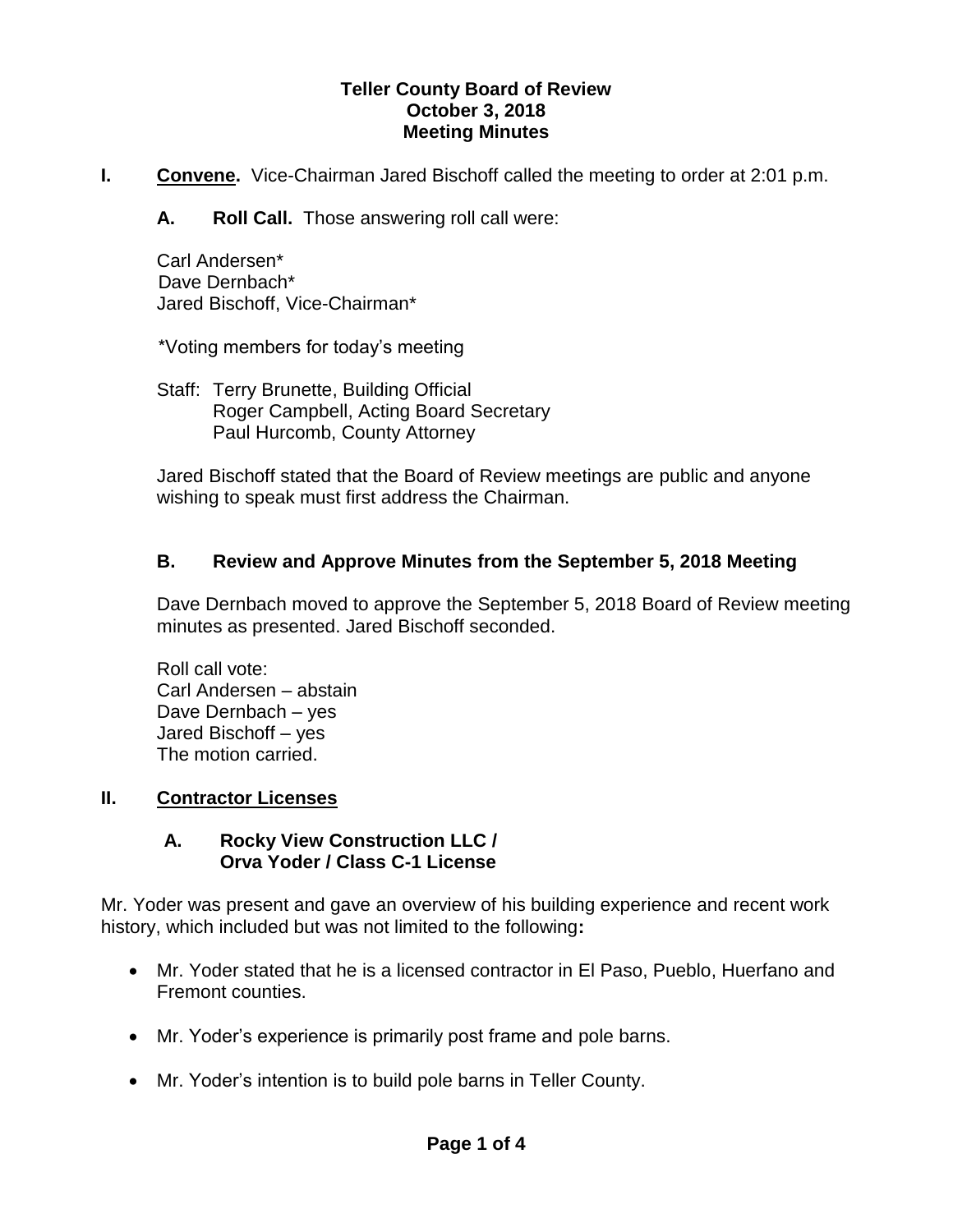There was further discussion between the applicant and the Board. The Board reviewed the submitted packet and asked Mr. Yoder clarifying questions.

Jared Bischoff opened this matter up for public comment. No public comment. Close public comment.

Carl Andersen moved to grant Rocky View Construction LLC with Orva Yoder as examinee, a Class C-1 license.

Dave Dernbach seconded

Roll call vote: Carl Andersen – yes Dave Dernbach – yes Jared Bischoff – yes The motion carried

## **B. Oak Leaf Construction LLC / Mark Pellman / Class C License**

Mr. Pellman was present and gave an overview of his building experience and recent work history, which included but was not limited to the following:

- Mr. Pellman stated that he is a licensed contractor in El Paso County.
- Mr. Pellman's experience is primarily pole barns and steel structures.
- Mr. Pellman's intention is to build decks, additions and garages in Teller County.

There was further discussion between the applicant and the Board. The Board reviewed the submitted packet and asked Mr. Pellman, examinee, and Bruce Redmond, owner, clarifying questions.

Jared Bischoff opened this matter up for public comment. No public comment. Close public comment.

Dave Dernbach suggested that a Class C limited license to one project would be an option. Terry Brunette agreed.

Dave Dernbach moved to grant Oak Leaf Construction LLC., with Mark Pellman as examinee, a Class C license limited to one project.

Jared Bischoff seconded.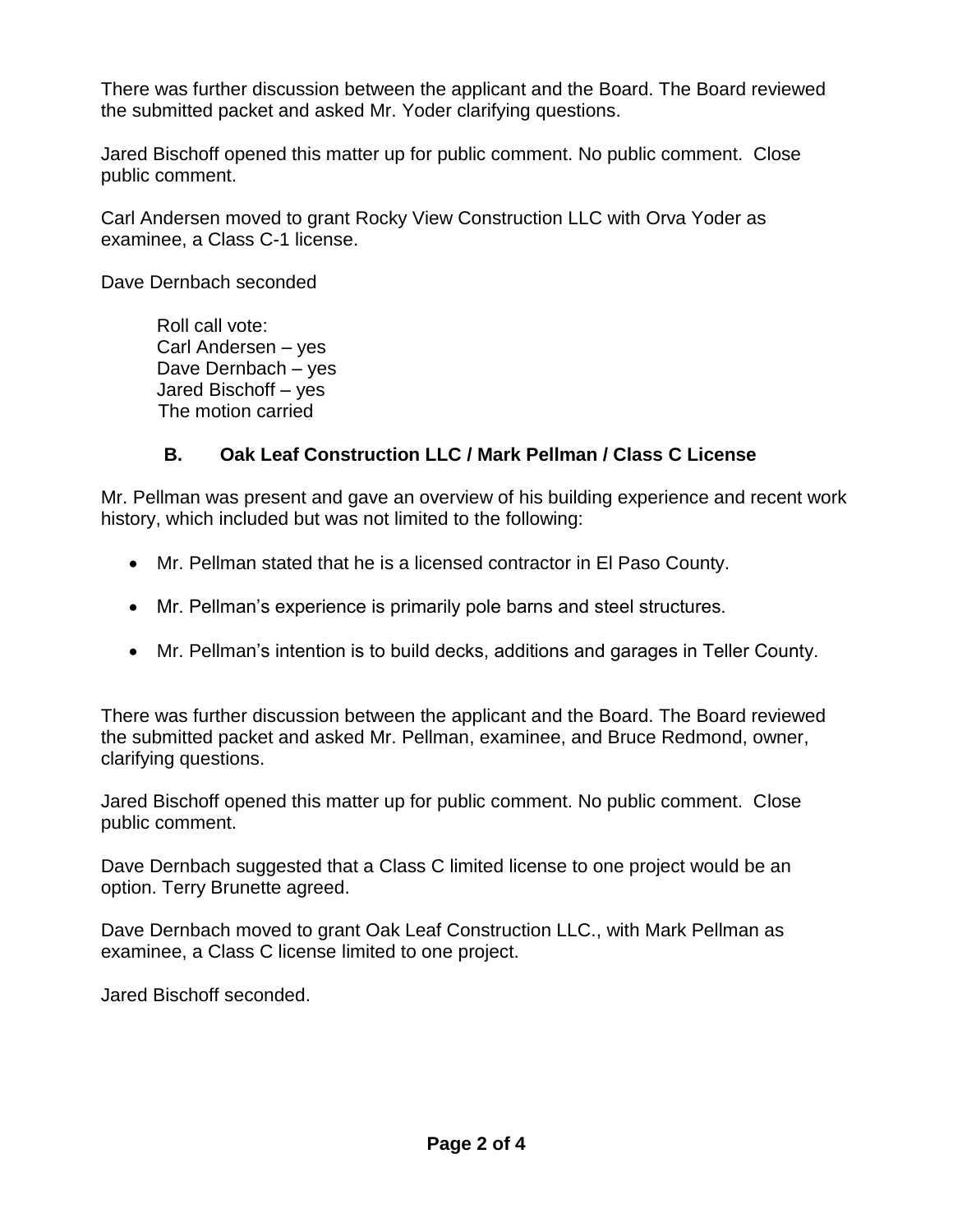Roll call vote: Carl Andersen – yes Dave Dernbach – yes Jared Bischoff – yes The motion carried.

## **C. Jenkins Services, Inc. / Jared Jenkins / Change of Examinee**

Mr. Jenkins was present and gave an overview of his building experience and recent work history, which included but was not limited to the following**:**

- Insurance restoration in multiple states including senior living centers and commercial projects.
- Mr. Jenkins' intent is to perform commercial insurance restoration projects.

There was further discussion between the applicant and the Board. The Board reviewed the submitted packet and asked Mr. Jenkins clarifying questions.

Terry Brunette stated that although commercial ground up experience was not indicated, the market in Teller County would dictate the type of work available commercially and that the type of work Jenkins Services, Inc. performed, required an A License.

Jared Bischoff opened this matter up for public. No public comment. Close public comment.

Carl Andersen moved to approve the change of examinee to Jared Jenkins for a Class A License for Jenkins Services, Inc.

Dave Dernbach seconded.

Roll call vote: Carl Andersen – yes Dave Dernbach – yes Jared Bischoff – yes The motion carried.

# **D. BluSky Restoration, LLC / Mike Erekson / Class A**

Mr. Erekson was not present and Jared Bischoff stated that the item would be moved to the next meeting**:**